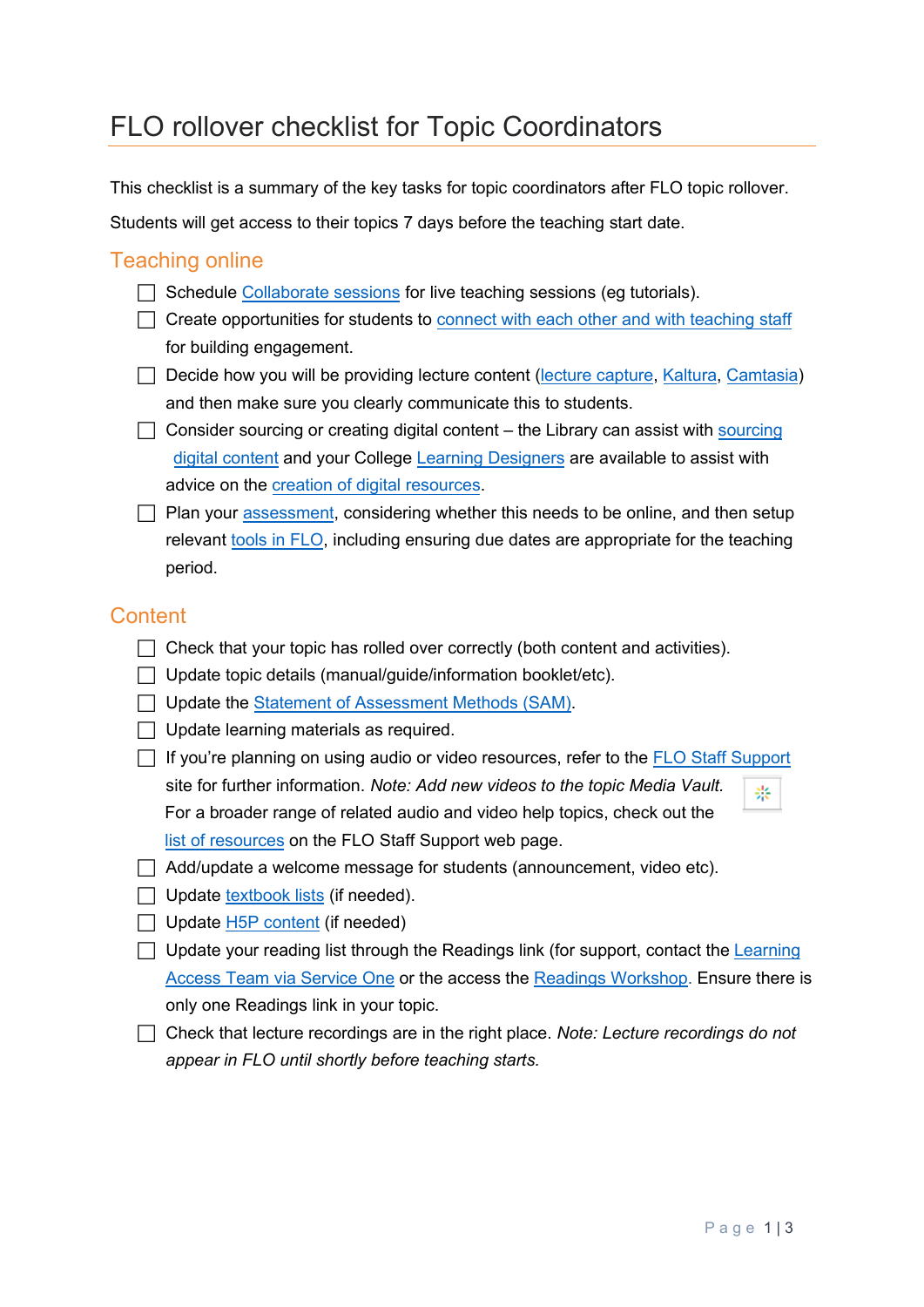$\Box$  Book recordings for any non-lecture teaching sessions via the 'Lecture recordings' block in your FLO topic. Please don't delete this block. It may not be immediately useful, but may become so later in the semester.

*Note: Teaching sessions are only automatically recorded if they are scheduled as a lecture in the timetable and are held in a supported venue.*

 $\Box$  If your topic uses software in a computer lab, make sure you [let IDS know](https://flindersuni.service-now.com/csp?id=sc_cat_item&sys_id=d6132445db1394503c2b7b53f3961946&sysparm_category=a5e6bf72db419c50c8e096888a9619e2) about your lab software requirements.

#### **Dates**

 $\Box$  Update dates (e.g. assignment dates, quiz dates, restricted releases, etc). These can be done in one location ( Topic Management > Actions menu > More > Reports > Dates).

*Note: forum dates are not displayed in this report and will need to be adjusted in the activity*

 $\Box$  Set assignment cut off dates to allow enough time for extensions, but ideally before marking.

*Note: FLO cut-off dates do not have any bearing on Turnitin submission. Turnitin reports are processed four weeks after the first student submission to check for students that have submitted the same assignment. You may need to manually refresh submissions for accurate Turnitin reports after this date. Contact your eLearning team if you need clarification.*

### Activity settings

- Review and update any restrictions for your activities/resources (Activity  $>$  Settings  $>$ Restrict access).
- $\Box$  Check quizzes and all question banks have been copied successfully. Preview the quizzes to check they work the way you expect them to.
- $\Box$  Check settings for the assignment extension tool and delegate nominated approvers (Assignment extension requests > Topic Settings > Nominate approver).
- $\Box$  Check gradebook setup. Review the content of the [self-paced workshop](https://flo.flinders.edu.au/course/view.php?id=63291) for guidance.
- $\Box$  Update topic completion settings if required (Topic Management > Actions menu > Topic completion).
- $\Box$  Add the initial post in the Q&A forum format (one message for each group) if required *Note: The initial post does not rollover.*